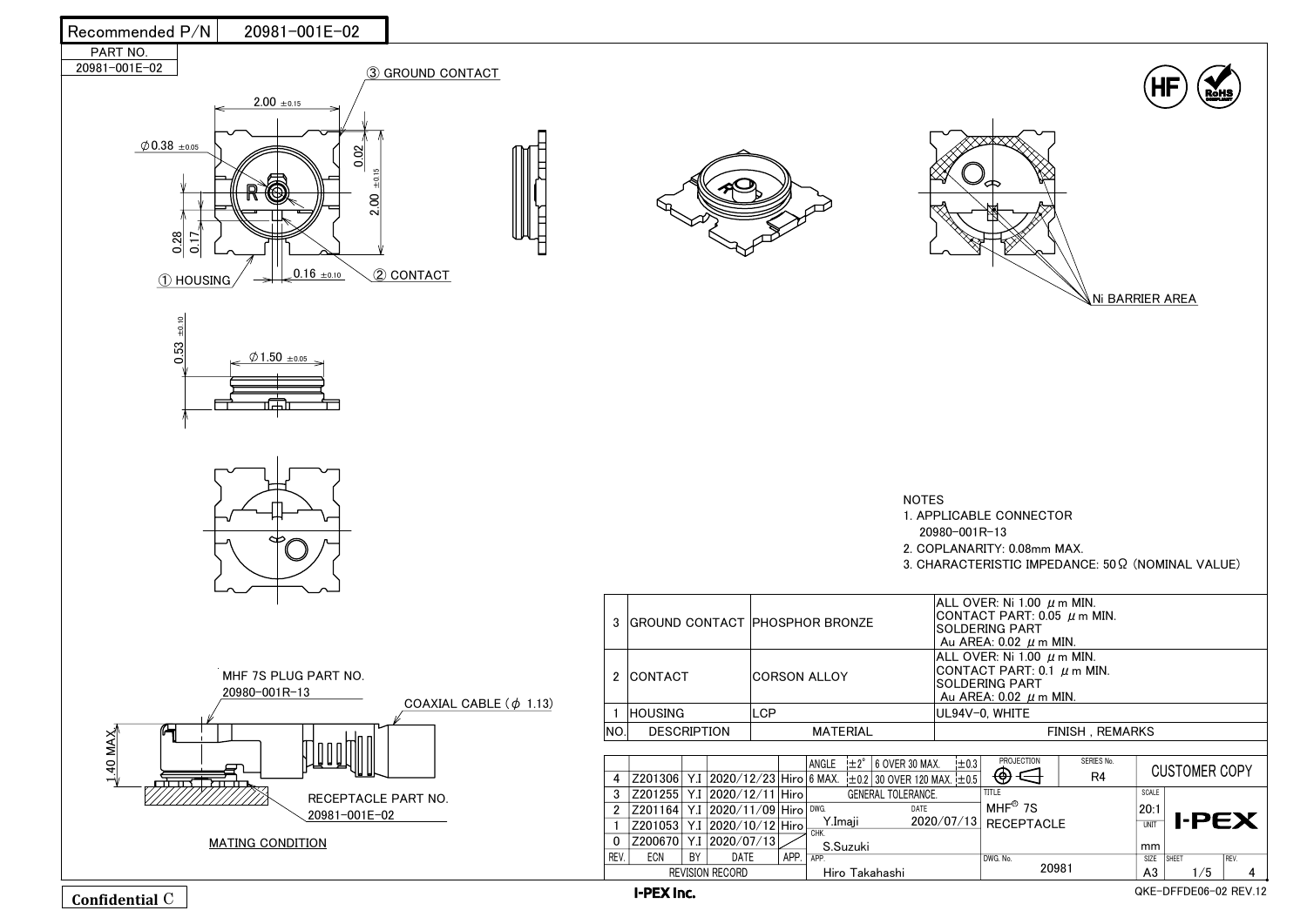| <b>ITEMS</b>                          | <b>SPECIFICATION</b>                                                                                                                                       |
|---------------------------------------|------------------------------------------------------------------------------------------------------------------------------------------------------------|
| APPLICABLE CONNECTOR PART No.         | 20980-001R-13                                                                                                                                              |
| IRATING VOLTAGE                       | 60 V AC (R.M.S)/DC                                                                                                                                         |
| <b>RATING FREQUENCY</b>               | $DC \sim 15$ GHz                                                                                                                                           |
| <b>OPERATING TEMPERATURE</b>          | 233~363 K (-40°C~+90°C)                                                                                                                                    |
| OPERATING HUMIDITY                    | 90% MAX. (NON-CONDENSING)                                                                                                                                  |
| CHARACTERISTIC IMPEDANCE              | 50 ohm (NOMINAL VALUE)                                                                                                                                     |
| <b>VSWR</b>                           | 1.30 MAX. AT 0.1 $\sim$ 3 GHz, 1.35 MAX. AT 3 $\sim$ 6 GHz,<br>1.40 MAX. AT 6 $\sim$ 9 GHz, 1.45 MAX. AT 9 $\sim$ 12 GHz,<br>1.50 MAX. AT 12 $\sim$ 15 GHz |
| <b>IMAIN CONTACT RESISTANCE</b>       | INITIAL : 20 mohm MAX. / AFTER TEST : $\triangle$ R 20 mohm MAX.                                                                                           |
| GROUND CONTACT RESISTANCE             | INITIAL : 20 mohm MAX. / AFTER TEST : $\angle$ R 20 mohm MAX.                                                                                              |
| <b>INSULATION RESISTANCE</b>          | INITIAL: 500 Mohm MIN. / AFTER TEST: 100 Mohm MIN.                                                                                                         |
| DIELECTRIC WITHSTANDING VOLTAGE       | AC200V 1min                                                                                                                                                |
| <b>IDURABILITY</b>                    | <b>30 CYCLES</b>                                                                                                                                           |
| MATING FORCE (INITIAL / AFTER TEST)   | INITIAL: 30N MAX. (VERTICAL DIRECTION)<br>AFTER TEST: 30N MAX. (VERTICAL DIRECTION)                                                                        |
| UNMATING FORCE (INITIAL / AFTER TEST) | INITIAL: 20N MAX., 5N MIN. (VERTICAL DIRECTION)<br>AFTER TEST: 20N MAX., 3N MIN. (VERTICAL DIRECTION)                                                      |
| <b>ICRIMP STRENGTH</b>                | <b>10N MIN.</b>                                                                                                                                            |
| <b>PRODUCT SPECIFICATION</b>          | <b>PRS-2676</b>                                                                                                                                            |
| <b>TEST REPORT</b>                    | TR-20043                                                                                                                                                   |
| <b>PACKING STANDARD</b>               | PST-19094                                                                                                                                                  |
| <b>INSTRUCTION MANUAL</b>             | HIM-19009                                                                                                                                                  |
| APPEARANCE CRITERIA No.               | $QLS-A***$                                                                                                                                                 |

| <b>PROJECTION</b> | SERIES No.<br>R4 | <b>CUSTOMER COPY</b> |                       |      |
|-------------------|------------------|----------------------|-----------------------|------|
| <b>TITLE</b>      |                  | <b>SCALE</b>         |                       |      |
| $MHF^®$ 7S        |                  |                      |                       |      |
| <b>RECEPTACLE</b> |                  | <b>UNIT</b>          | <b>I-PEX</b>          |      |
|                   |                  | mm                   |                       |      |
| DWG. No.          |                  | <b>SIZE</b>          | <b>SHEET</b>          | REV. |
| 20981             |                  | A3                   | 2/5                   |      |
|                   |                  |                      | QKE-DFFDE06-02 REV.12 |      |



| ANGLE  | $\pm 2^{\circ}$ | 6 OVER 30 MAX.                       | ±0.3 | PRC          |
|--------|-----------------|--------------------------------------|------|--------------|
| 6 MAX. |                 | $\pm$ 0.2 30 OVER 120 MAX. $\pm$ 0.5 |      |              |
|        |                 | <b>GENERAL TOLERANCE.</b>            |      | <b>TITLE</b> |
| DWG.   |                 | DATE                                 |      | <b>MHF</b>   |
|        |                 |                                      |      | <b>REC</b>   |
| CHK.   |                 |                                      |      |              |
| APP.   |                 |                                      |      | DWG. No.     |
|        |                 |                                      |      |              |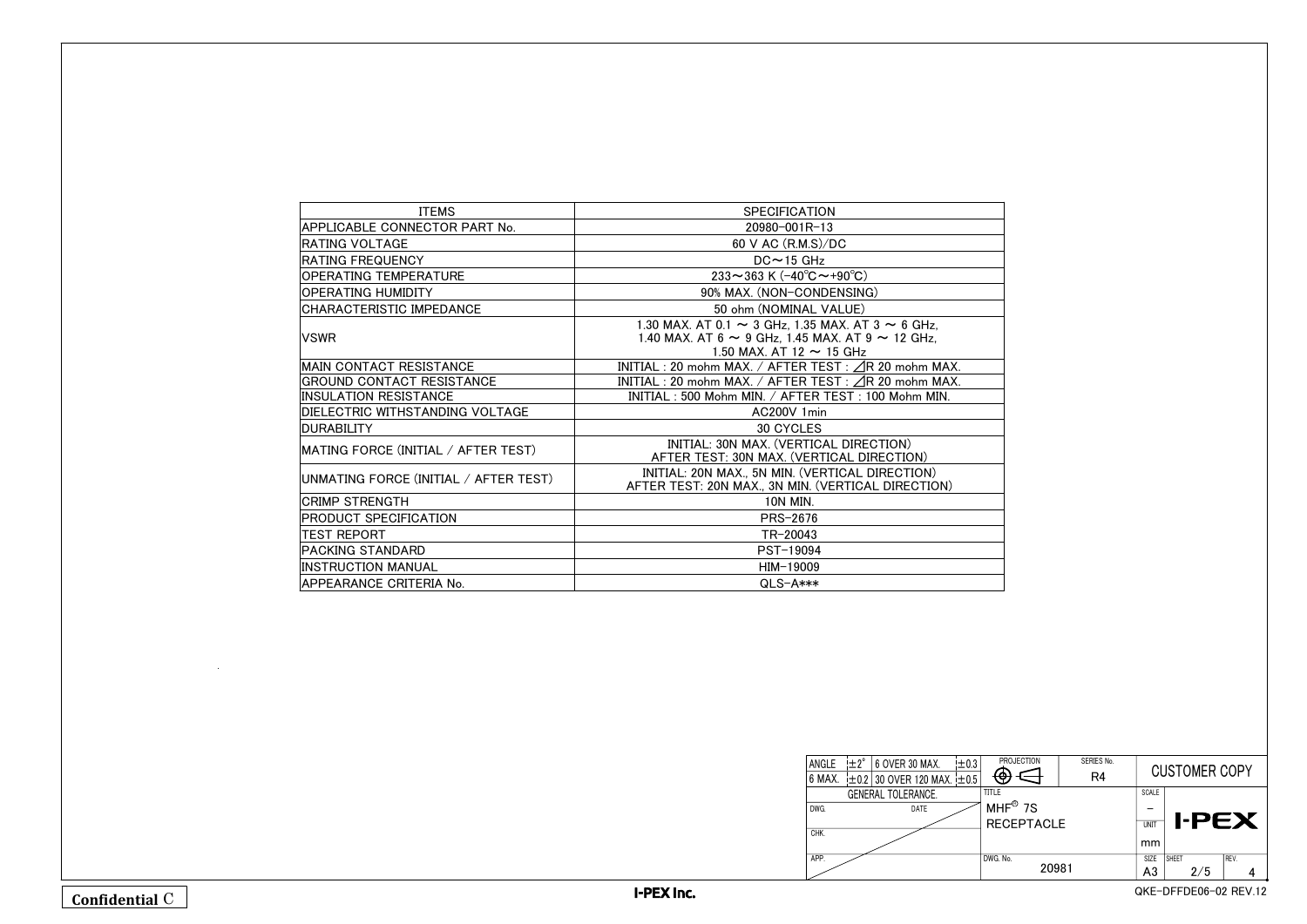I-PEX Inc.



 $1.20 \pm 0.03$  $1.68 \pm 0.03$  $2.15 \pm 0.03$ 

METAL MASK

6 MAX.  $\pm 0.2$  30 OVER 120 MAX.  $\pm 0.5$ 

GENERAL TOLERANCE.



QKE-DFFDE06-02 REV.12

DWG.

CHK.

 $\overline{0.20}$   $_{\pm 0.03}$  $\overline{0.68 \pm 0.03}$  $0.85 \pm 0.03$ 

DATE

 $\pm 0.3$ 

ANGLE  $\pm 2^{\circ}$  | 6 OVER 30 MAX.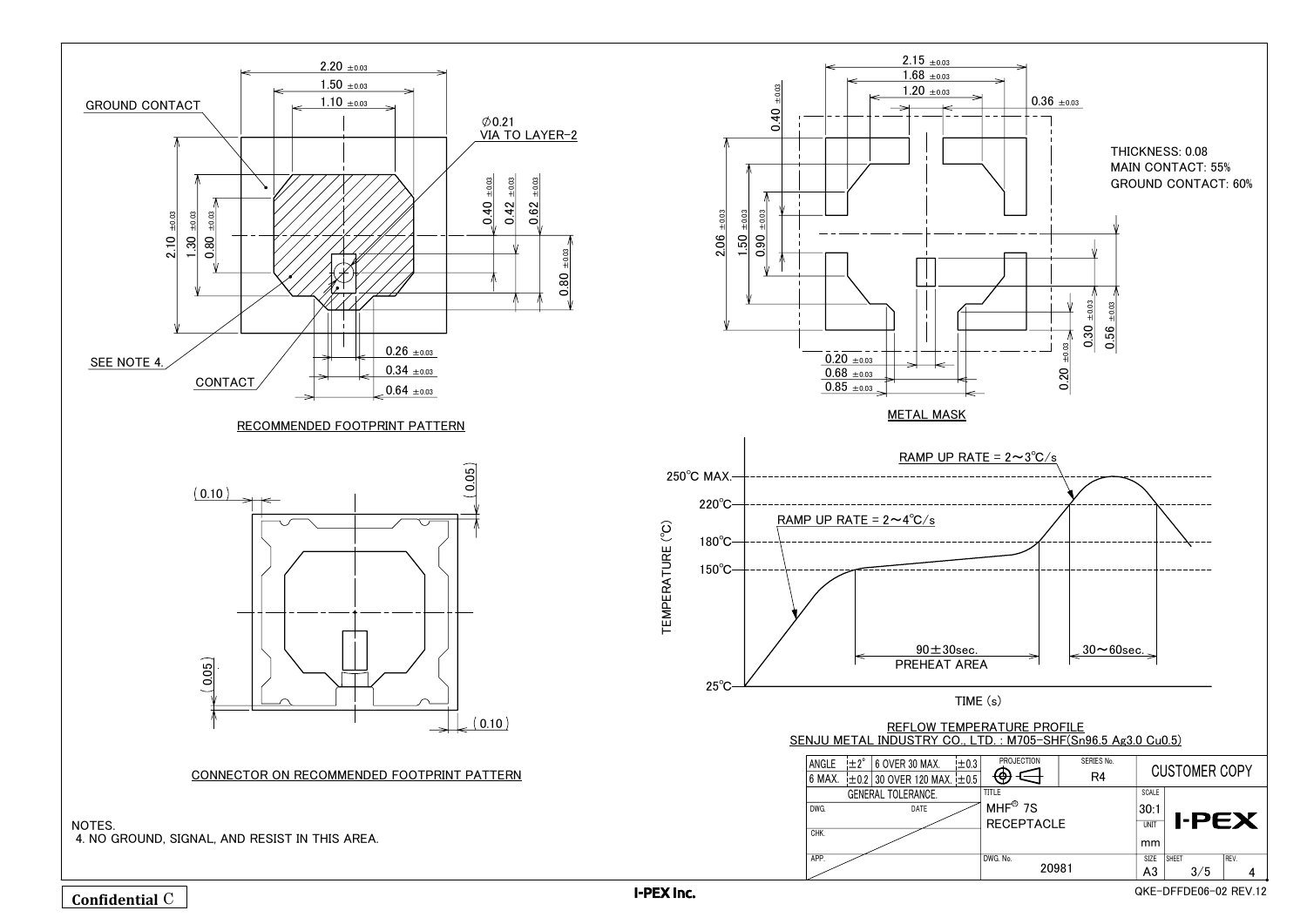I-PEX Inc.



NOTES.

|     | <b>PACKING LABEL</b> |        |
|-----|----------------------|--------|
| 6   | <b>REEL</b>          | P.S    |
| 5   | <b>TOP TAPE</b>      | IPFT   |
|     | <b>EMBOSS TAPE</b>   | IPS t= |
| NO. | <b>DESCRIPTION</b>   |        |
|     |                      |        |

| ANGLE                     | $\pm 2^{\circ}$ | 6 OVER 30 MAX.                       | ±0.3 |   |
|---------------------------|-----------------|--------------------------------------|------|---|
| 6 MAX.                    |                 | $\pm$ 0.2 30 OVER 120 MAX. $\pm$ 0.5 |      |   |
| <b>GENERAL TOLERANCE.</b> |                 |                                      |      |   |
| DWG.                      |                 | DATE                                 |      |   |
|                           |                 |                                      |      |   |
| CHK.                      |                 |                                      |      |   |
|                           |                 |                                      |      |   |
| APP.                      |                 |                                      |      | D |
|                           |                 |                                      |      |   |





QKE-DFFDE06-02 REV.12